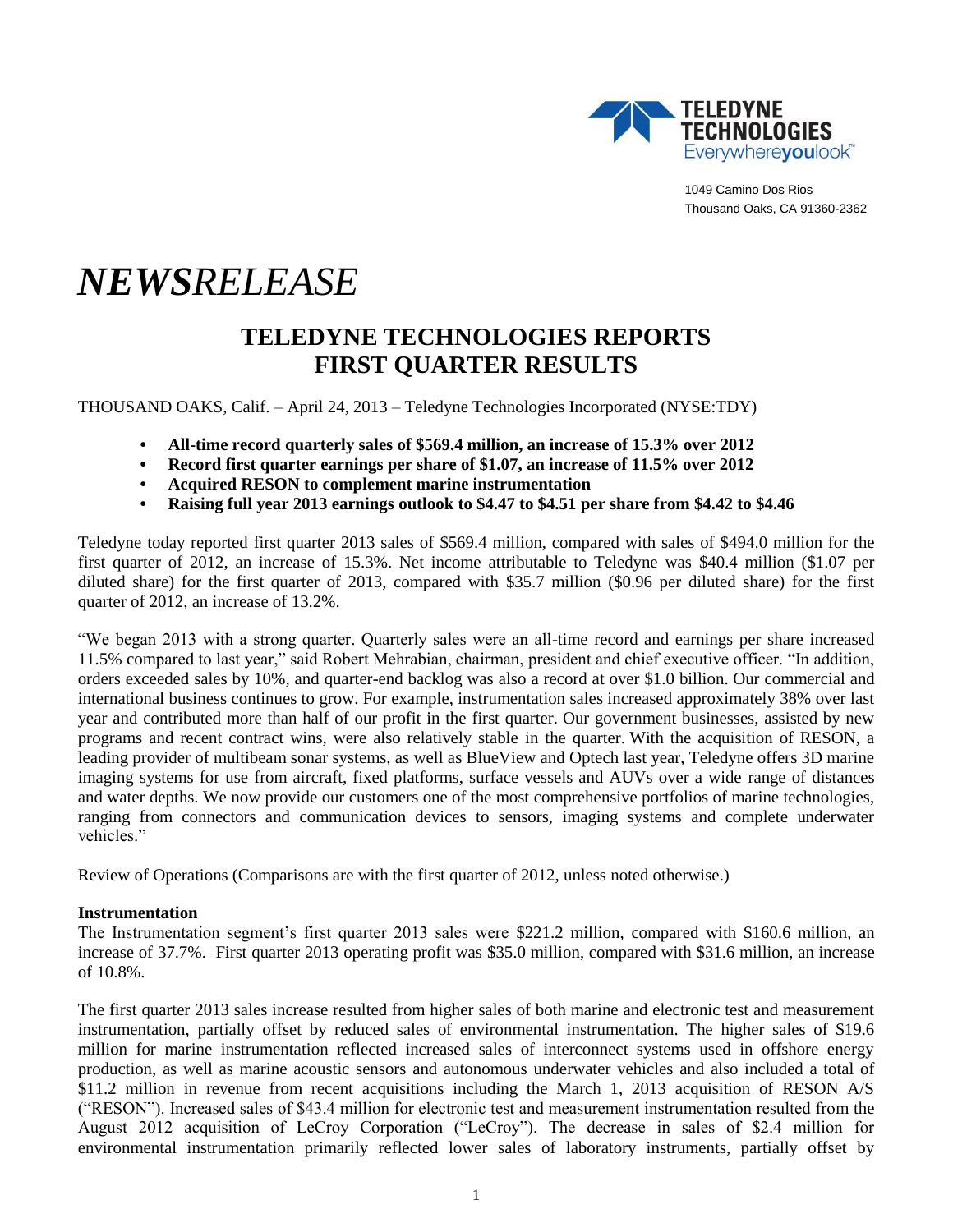increased sales of air monitoring instrumentation. The increase in operating profit reflected the impact of higher sales, partially offset by \$1.3 million in additional intangible asset amortization, \$0.4 million in acquisition expenses and \$0.2 million in inventory purchase accounting charges related to the acquisitions.

# **Digital Imaging**

The Digital Imaging segment's first quarter 2013 sales were \$102.4 million, compared with \$94.2 million, an increase of 8.7%. Operating profit was \$5.2 million for the first quarter of 2013, compared with \$4.3 million an increase of 20.9%.

The 2013 sales increase included \$9.3 million in revenue from the April 2, 2012, acquisition of a majority interest in the parent company of Optech Incorporated ("Optech") and greater sales of medical imaging and infrared sensors, partially offset by decreased sales of imagers for remote sensing applications. Operating profit in 2013 reflected the impact of higher sales, partially offset by an operating loss of \$1.4 million at Optech.

# **Aerospace and Defense Electronics**

The Aerospace and Defense Electronics segment's first quarter 2013 sales were \$174.6 million, compared with \$164.8 million, an increase of 5.9%. Operating profit was \$21.8 million for the first quarter of 2013, compared with \$22.9 million, a decrease of 4.8%.

The 2013 sales increase reflected higher sales of \$7.1 million from both microwave and interconnect systems collectively, which included \$1.0 million in incremental revenue from the acquisition of VariSystems Inc. in February 2012. The sales increase also reflected \$1.1 million from avionics products and electronic relays and \$1.6 million for electronic manufacturing service products. Operating profit in 2013 decreased and reflected \$1.7 million for severance and relocation costs associated with certain electronic manufacturing businesses and \$0.8 million in higher net pension expense, partially offset by higher sales and lower LIFO expense of \$0.7 million.

# **Engineered Systems**

The Engineered Systems segment's first quarter 2013 sales were \$71.2 million compared with \$74.4 million, a decrease of 4.3%. Operating profit was \$6.4 million for the first quarter 2013, compared with \$6.2 million, an increase of 3.2%.

The first quarter 2013 sales decrease reflected lower energy systems sales of \$3.7 million and lower sales of \$0.9 million related to turbine engines, partially offset by higher sales of \$1.4 million from engineered products and services, including missile defense programs. Operating profit in the first quarter of 2013 reflected the impact of higher margins for engineered products and services, partially offset by lower sales and \$1.1 million in higher net pension expense.

# **Additional Financial Information**

# **Cash Flow**

Cash used by operating activities was \$56.7 million for the first quarter of 2013, compared with cash used of \$19.7 million. The lower cash provided by operating activities in the first quarter of 2013 primarily reflected a voluntary pretax \$83.0 million cash contribution to the domestic pension plan, compared with a voluntary pretax \$50.0 million cash contribution to the domestic pension plan. Free cash flow (cash provided by operating activities less capital expenditures) was a use of cash of \$73.0 million for the first quarter of 2013, compared with a use of cash of \$30.3 million and reflected lower cash provided by operating activities, primarily due to the higher pension contribution and higher capital expenditures. On March 1, 2013, the company amended its \$550.0 million credit facility to increase the borrowing capacity to \$750.0 million and extended the maturity date from February 25, 2016 to March 1, 2018. At March 31, 2013, total debt was \$698.7 million, which included \$219.4 million drawn on the \$750.0 million credit facility, \$250.0 million in senior notes, \$200.0 million in term loans, \$16.1 million in other debt and \$13.2 million in capital lease obligations. Cash and cash equivalents were \$49.0 million at March 31, 2013. The company received \$4.8 million from the exercise of employee stock options in the first quarter of 2013, compared with \$7.7 million. Capital expenditures for the first quarter of 2013 were \$16.3 million, compared with \$10.6 million. Depreciation and amortization expense for the first quarter of 2013 was \$21.9 million, compared with \$16.8 million.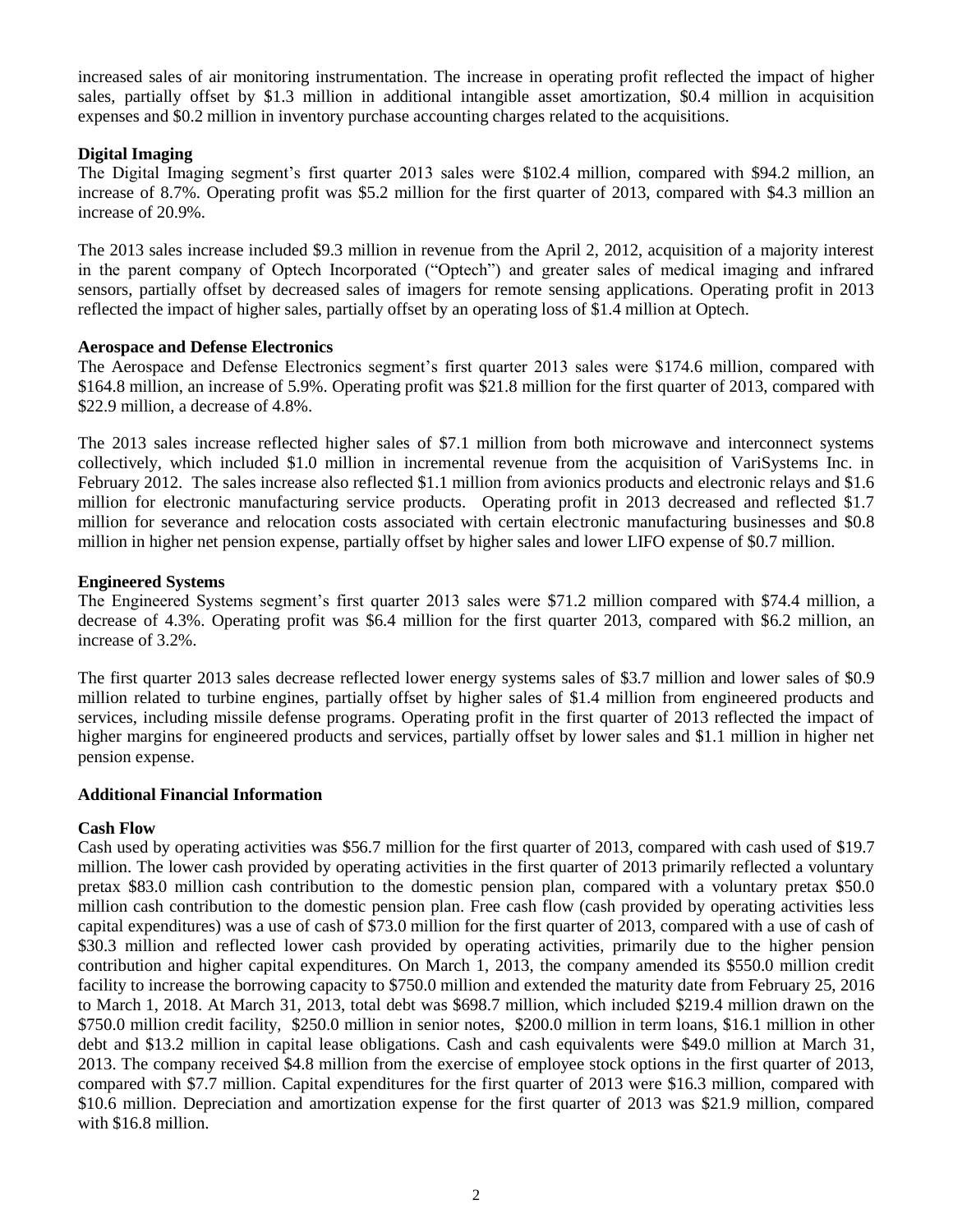On March 1, 2013, a subsidiary of Teledyne acquired RESON for \$69.7 million, net of cash acquired. Teledyne funded the purchase from borrowings under its credit facility.

| Free Cash Flow(a)                                      | <b>First Quarter</b> |  |        |  |  |
|--------------------------------------------------------|----------------------|--|--------|--|--|
| (in millions, brackets indicate use of funds)          | 2013                 |  | 2012   |  |  |
| Cash used by operating activities                      | (56.7)               |  | (19.7) |  |  |
| Capital expenditures for property, plant and equipment | (16.3)               |  | (10.6) |  |  |
| Free cash flow (net cash used)                         | (73.0)               |  | (30.3) |  |  |
| Pension contributions, net of tax (b)                  | 51.4                 |  | 32.5   |  |  |
| Adjusted free cash flow (net cash used)                | (21.6)               |  | 2.2    |  |  |
|                                                        |                      |  |        |  |  |

(a) The company defines free cash flow as cash provided by operating activities (a measure prescribed by generally accepted accounting principles) less capital expenditures for property, plant and equipment. Adjusted free company believes that this supplemental non-GAAP information is useful to assist management and the investment community in analyzing the company's ability to generate cash flow, including the impact of voluntary and required pension contributions.

(b) The domestic pension cash contributions were voluntary.

#### **Pension**

Pension expense was \$4.3 million for the first quarter of 2013 compared with \$1.7 million. Pension expense allocated to contracts pursuant to U.S. Government Cost Accounting Standards was \$3.6 million for the first quarter of 2013 compared with \$3.2 million. The increase in pension expense primarily reflected the impact of using a 4.4% discount rate to determine the benefit obligation for the domestic plan in 2013 compared with a 5.5% discount rate used in 2012.

#### **Income Taxes**

The effective tax rate for the first quarter of 2013 was 24.9% compared with 30.3%. The decrease reflected \$2.7 million in net tax benefits in the first quarter of 2013 compared with \$1.1 million. The net tax benefits in 2013 primarily relate to research and development tax credits and the Subpart F controlled foreign corporation lookthrough exception for 2012, made retroactively by the American Taxpayer Relief Act of 2012 signed into law on January 2, 2013. Excluding the net tax benefits in both periods, the effective tax rates would have been 30.0% in the first quarter of 2013 and 32.5% in the first quarter of 2012.

#### **Stock Option Compensation Expense**

For the first quarter of 2013, the company recorded a total of \$1.8 million in stock option expense, of which \$0.5 million was recorded as corporate expense and \$1.3 million was recorded in the operating segment results. For the first quarter of 2012, the company recorded a total of \$1.5 million in stock option expense, of which \$0.4 million was recorded as corporate expense and \$1.1 million was recorded in the operating segment results.

#### **Other**

Interest expense, net of interest income, was \$5.4 million for the first quarter of 2013, compared with \$4.0 million, and reflected higher debt levels. Corporate expense was \$9.5 million for the first quarter of 2013, compared with \$9.5 million. Other expense was \$0.5 million for the first quarter of 2013, compared with expense of \$0.4 million.

#### **Outlook**

Based on its current outlook, the company's management believes that second quarter 2013 earnings per diluted share, including acquisition related expenses, will be in the range of approximately \$1.03 to \$1.06. The full year 2013 earnings per diluted share outlook, including acquisition related expenses, is expected to be in the range of approximately \$4.47 to \$4.51, an increase from the prior outlook of \$4.42 to \$4.46.

For the second quarter and full year outlook, the company expects additional severance and relocation costs associated with certain electronic manufacturing services businesses. The company's effective tax rate for 2013 is expected to be 30.0%, excluding retroactive adjustments.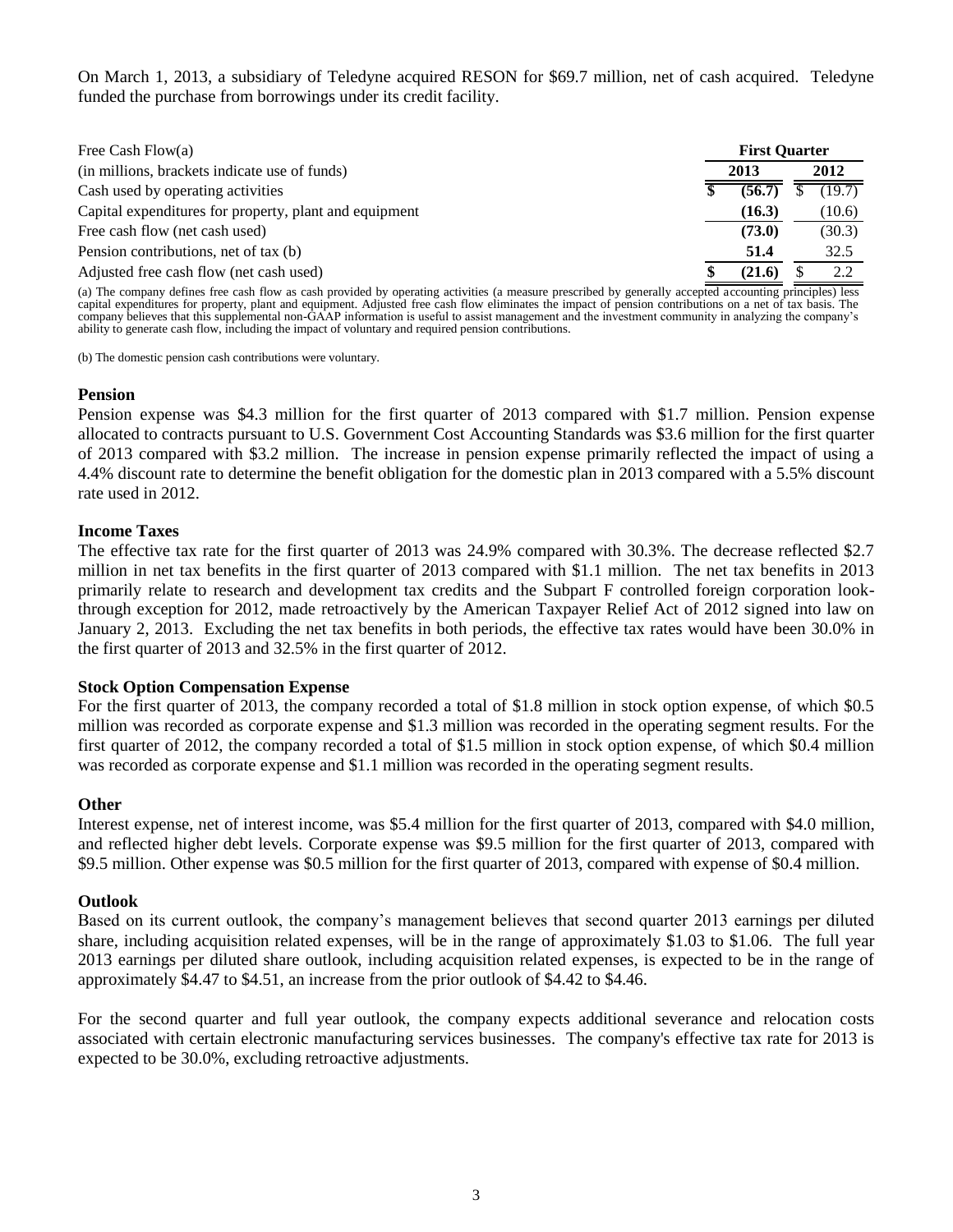# **Forward-Looking Statements Cautionary Notice**

This press release contains forward-looking statements, as defined in the Private Securities Litigation Reform Act of 1995, relating to earnings, growth opportunities, product sales, capital expenditures, pension matters, stock option compensation expense, interest expense, severance and relocation costs, taxes, and strategic plans. Forwardlooking statements are generally accompanied by words such as "estimate", "project", "predict", "believes" or "expect", that convey the uncertainty of future events or outcomes. All statements made in this press release that are not historical in nature should be considered forward-looking.

Actual results could differ materially from these forward-looking statements. Many factors could change the anticipated results, including: disruptions in the global economy; changes in demand for products sold to the defense electronics, instrumentation, digital imaging, energy exploration and production, commercial aviation, semiconductor and communications markets; funding, continuation and award of government programs; and cuts to defense spending resulting from future deficit reduction measures and including potential automatic cuts to defense spending that have been triggered by the Budget Control Act of 2011. Increasing fuel costs could negatively affect the markets of our commercial aviation businesses. Lower oil and natural gas prices, as well as instability in the Middle East or other oil producing regions, and new regulations or restrictions relating to energy production, including with respect to hydraulic fracturing, could negatively affect the company's businesses that supply the oil and gas industry. In addition, financial market fluctuations affect the value of the company's pension assets.

Changes in the policies of U.S. and foreign governments could result, over time, in reductions and realignment in defense or other government spending and further changes in programs in which the company participates.

While the company's growth strategy includes possible acquisitions, we cannot provide any assurance as to when, if or on what terms any acquisitions will be made. Acquisitions involve various inherent risks, such as, among others, our ability to integrate acquired businesses, retain customers and achieve identified financial and operating synergies. There are additional risks associated with acquiring, owning and operating businesses internationally, including those arising from U.S. and foreign policy changes and exchange rate fluctuations.

While the company believes its internal and disclosure control systems are effective, there are inherent limitations in all control systems, and misstatements due to error or fraud may occur and may not be detected.

Readers are urged to read the company's periodic reports filed with the Securities and Exchange Commission ("SEC") for a more complete description of the company, its businesses, its strategies and the various risks that the company faces. Various risks are identified in Teledyne's 2012 Annual Report on Form 10-K. The company assumes no duty to publicly update or revise any forward-looking statements, whether as a result of new information or otherwise.

A live webcast of Teledyne's first quarter earnings conference call will be held at 11:00 a.m. (Eastern) on Wednesday, April 24, 2013. To access the call, go to www.earnings.com or www.teledyne.com approximately ten minutes before the scheduled start time. A replay will also be available for one month at these same sites starting at 12:00 p.m. (Eastern) on Wednesday, April 24, 2013.

| <b>Investor Contact:</b> | Jason VanWees<br>$(805)$ 373-4542 |
|--------------------------|-----------------------------------|
| Media Contact:           | Robyn McGowan<br>$(805)$ 373-4540 |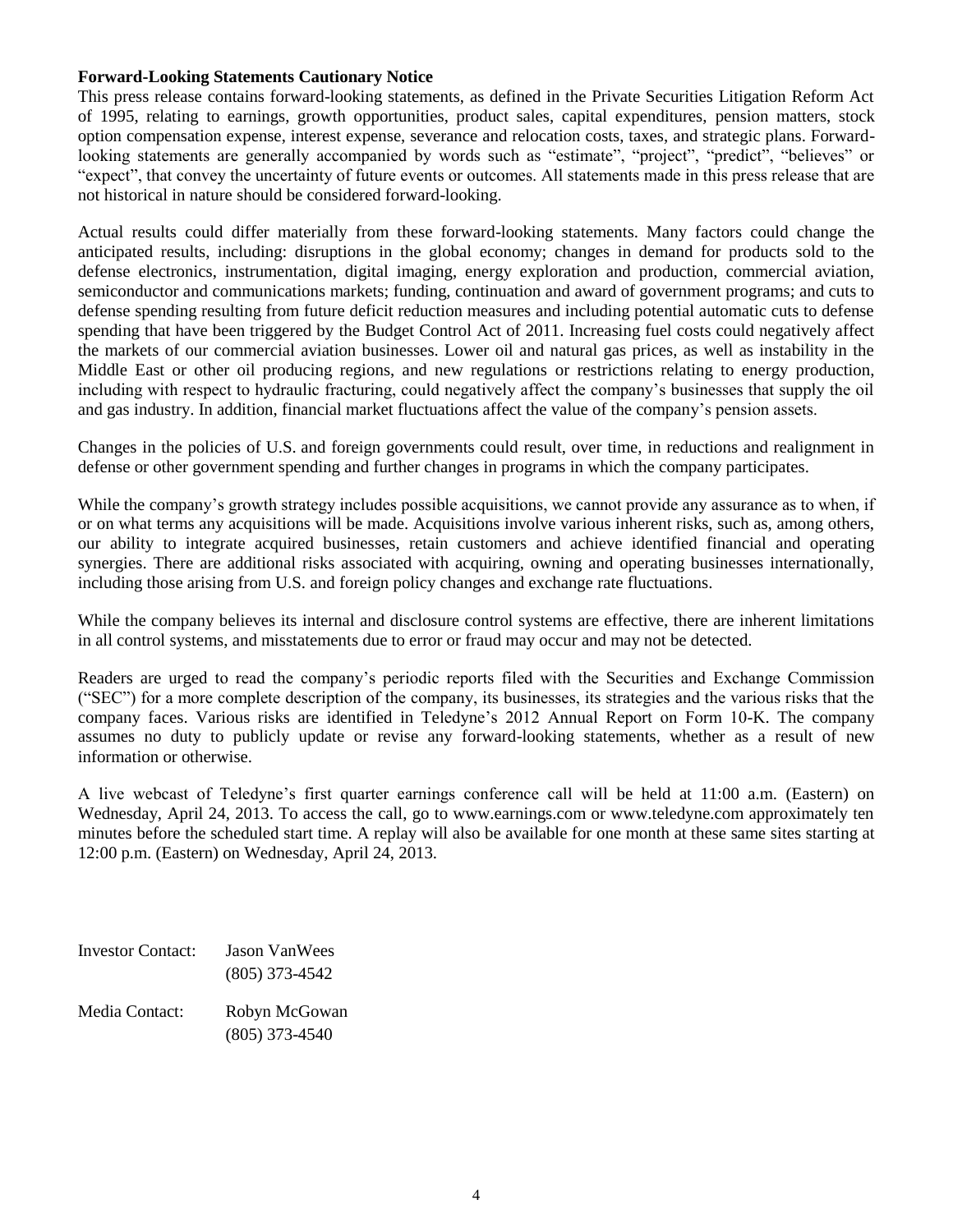#### **TELEDYNE TECHNOLOGIES INCORPORATED CONSOLIDATED STATEMENTS OF INCOME FOR THE THREE MONTHS ENDED MARCH 31, 2013 AND APRIL 1, 2012**

(Unaudited, - in millions, except per share amounts)

|                                                       | <b>First</b><br><b>Ouarter</b><br>2013 |       | <b>First</b><br><b>Quarter</b><br>2012 |       |
|-------------------------------------------------------|----------------------------------------|-------|----------------------------------------|-------|
|                                                       |                                        |       |                                        |       |
| Net sales                                             |                                        | 569.4 | \$                                     | 494.0 |
| Costs and expenses:                                   |                                        |       |                                        |       |
| Costs of sales                                        |                                        | 365.4 |                                        | 328.1 |
| Selling, general and administrative expenses          |                                        | 145.1 |                                        | 110.4 |
| Total costs and expenses                              |                                        | 510.5 |                                        | 438.5 |
| Income before other expense and income taxes          |                                        | 58.9  |                                        | 55.5  |
| Other expense, net                                    |                                        | (0.5) |                                        | (0.4) |
| Interest and debt expense, net                        |                                        | (5.4) |                                        | (4.0) |
| Income before income taxes                            |                                        | 53.0  |                                        | 51.1  |
| Provision for income taxes                            |                                        | 13.2  |                                        | 15.5  |
| Net income                                            |                                        | 39.8  |                                        | 35.6  |
| Add: net loss attributable to noncontrolling interest |                                        | 0.6   |                                        | 0.1   |
| Net income attributable to Teledyne                   |                                        | 40.4  | \$.                                    | 35.7  |
|                                                       |                                        |       |                                        |       |
| Diluted earnings per common share                     |                                        | 1.07  | \$                                     | 0.96  |
| Weighted average diluted common shares outstanding    |                                        | 37.8  |                                        | 37.2  |

#### **TELEDYNE TECHNOLOGIES INCORPORATED SUMMARY OF SEGMENT NET SALES AND OPERATING PROFIT FOR THE THREE MONTHS ENDED MARCH 31, 2013 AND APRIL 1, 2012**

(Unaudited, - in millions)

|                                                       | <b>First</b><br><b>Ouarter</b> |    | <b>First</b><br>Quarter |            |
|-------------------------------------------------------|--------------------------------|----|-------------------------|------------|
|                                                       | 2013                           |    | 2012                    | % Change   |
| Net sales:                                            |                                |    |                         |            |
| Instrumentation                                       | \$<br>221.2                    | \$ | 160.6                   | 37.7%      |
| Digital Imaging                                       | 102.4                          |    | 94.2                    | 8.7%       |
| Aerospace and Defense Electronics                     | 174.6                          |    | 164.8                   | 5.9%       |
| <b>Engineered Systems</b>                             | 71.2                           |    | 74.4                    | $(4.3)\%$  |
| Total net sales                                       | \$<br>569.4                    | S  | 494.0                   | 15.3%      |
| Operating profit and other segment income:            |                                |    |                         |            |
| Instrumentation                                       | \$<br>35.0                     | \$ | 31.6                    | 10.8%      |
| Digital Imaging                                       | 5.2                            |    | 4.3                     | 20.9%      |
| Aerospace and Defense Electronics                     | 21.8                           |    | 22.9                    | (4.8)%     |
| <b>Engineered Systems</b>                             | 6.4                            |    | 6.2                     | 3.2%       |
| Segment operating profit and other segment income     | 68.4                           |    | 65.0                    | 5.2%       |
| Corporate expense                                     | (9.5)                          |    | (9.5)                   | $-$ %      |
| Other expense, net                                    | (0.5)                          |    | (0.4)                   | 25.0%      |
| Interest and debt expense, net                        | (5.4)                          |    | (4.0)                   | 35.0%      |
| Income before income taxes                            | 53.0                           |    | 51.1                    | 3.7%       |
| Provision for income taxes                            | 13.2                           |    | 15.5                    | $(14.8)\%$ |
| Net income                                            | 39.8                           |    | 35.6                    | 11.8%      |
| Add: net loss attributable to noncontrolling interest | 0.6                            |    | 0.1                     | 500.0%     |
| Net income attributable to Teledyne                   | 40.4                           | \$ | 35.7                    | 13.2%      |